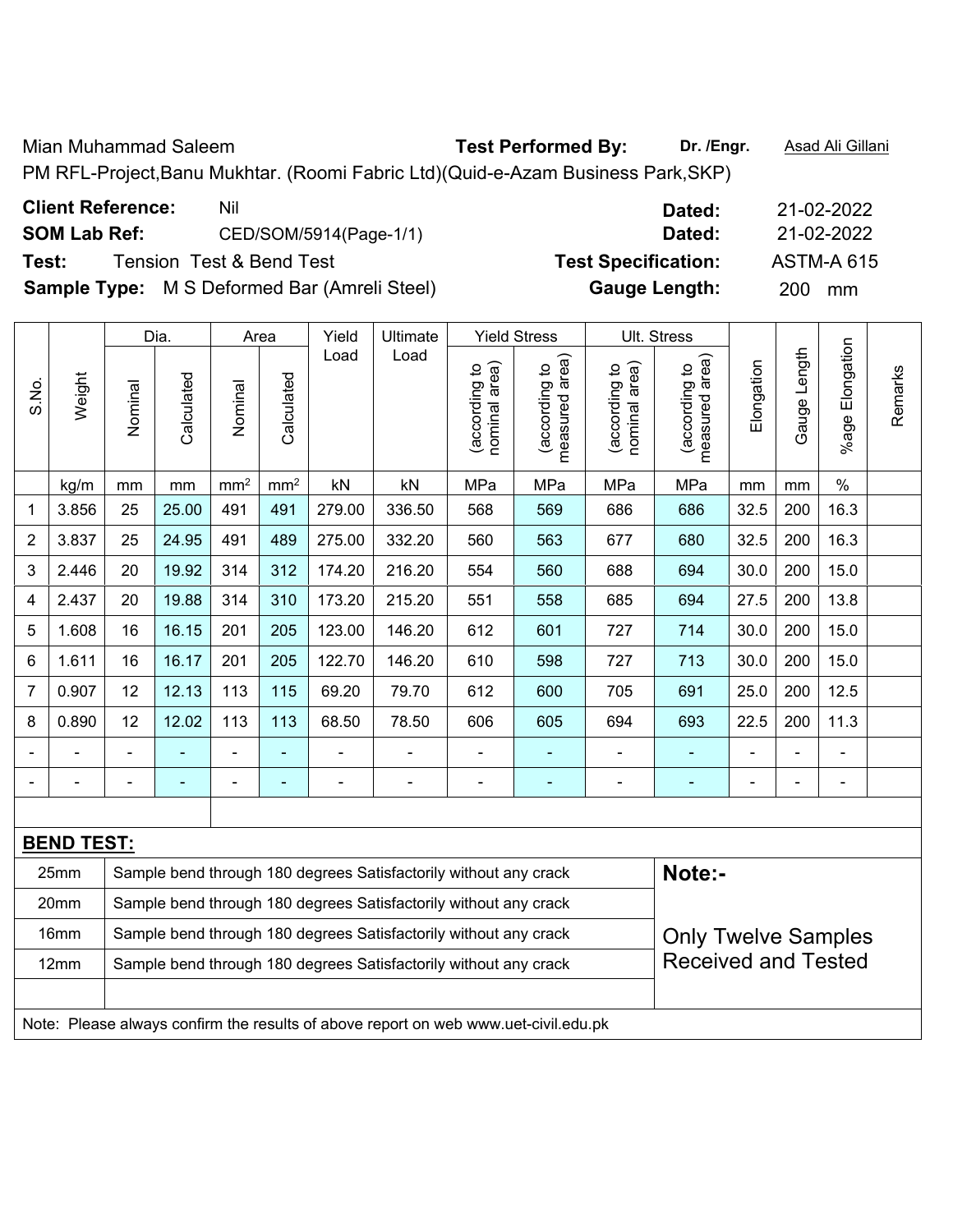Engr. Zaheer Ud Din Babar **Test Performed By: Dr. /Engr.** Asad Ali Gillani Deputy General Manager Projects HRL.(Const. of Sky Gardens Tower, Lahore)

| <b>Client Reference:</b>                | HRLE/SKG/2022/010                   | Dated:                     | 21-02-2022        |  |  |  |  |  |
|-----------------------------------------|-------------------------------------|----------------------------|-------------------|--|--|--|--|--|
| <b>SOM Lab Ref:</b>                     | CED/SOM/5909(Page-1/1)              | 21-02-2022<br>Dated:       |                   |  |  |  |  |  |
| Test:                                   | <b>Tension Test &amp; Bend Test</b> | <b>Test Specification:</b> | <b>ASTM-A 615</b> |  |  |  |  |  |
| <b>Sample Type:</b> Deformed Bar (Afco) |                                     | <b>Gauge Length:</b>       | 200 l<br>mm       |  |  |  |  |  |

|                |                   | Dia.<br>Area   |                |                              |                 | Yield          | Ultimate                                                                            |                                | <b>Yield Stress</b>             |                                | Ult. Stress                     |                |                |                          |         |
|----------------|-------------------|----------------|----------------|------------------------------|-----------------|----------------|-------------------------------------------------------------------------------------|--------------------------------|---------------------------------|--------------------------------|---------------------------------|----------------|----------------|--------------------------|---------|
| S.No.          | Weight            | Nominal        | Calculated     | Nominal                      | Calculated      | Load           | Load                                                                                | nominal area)<br>(according to | (according to<br>measured area) | (according to<br>nominal area) | (according to<br>measured area) | Elongation     | Gauge Length   | %age Elongation          | Remarks |
|                | kg/m              | mm             | mm             | mm <sup>2</sup>              | mm <sup>2</sup> | kN             | kN                                                                                  | MPa                            | MPa                             | MPa                            | MPa                             | mm             | mm             | $\frac{0}{0}$            |         |
| 1              | 2.959             | 22             | 21.91          | 380                          | 377             | 165.00         | 272.00                                                                              | 434                            | 438                             | 716                            | 722                             | 37.5           | 200            | 18.8                     |         |
| $\overline{2}$ | 2.995             | 22             | 22.04          | 380                          | 382             | 168.00         | 277.00                                                                              | 442                            | 441                             | 729                            | 727                             | 37.5           | 200            | 18.8                     |         |
|                |                   | $\blacksquare$ |                | $\blacksquare$               | $\blacksquare$  | $\blacksquare$ | $\blacksquare$                                                                      |                                |                                 | ۰                              | ٠                               | $\blacksquare$ | $\blacksquare$ | $\blacksquare$           |         |
|                | $\blacksquare$    | $\blacksquare$ | $\blacksquare$ | $\qquad \qquad \blacksquare$ | $\blacksquare$  | $\blacksquare$ | $\overline{\phantom{a}}$                                                            | $\qquad \qquad \blacksquare$   | $\blacksquare$                  | $\overline{\phantom{0}}$       | $\blacksquare$                  | $\blacksquare$ | $\blacksquare$ | $\overline{\phantom{a}}$ |         |
| $\blacksquare$ | $\blacksquare$    | $\blacksquare$ | ä,             | $\blacksquare$               | $\blacksquare$  | $\blacksquare$ | $\overline{\phantom{a}}$                                                            | $\blacksquare$                 | $\blacksquare$                  | $\overline{\phantom{0}}$       | $\blacksquare$                  | $\blacksquare$ | $\blacksquare$ | ÷,                       |         |
|                | $\blacksquare$    | $\blacksquare$ | ä,             | $\qquad \qquad \blacksquare$ | $\blacksquare$  | $\blacksquare$ | ÷.                                                                                  | $\blacksquare$                 | Ξ                               | $\blacksquare$                 | ÷,                              | $\blacksquare$ | $\blacksquare$ | $\overline{\phantom{a}}$ |         |
|                |                   | $\blacksquare$ | $\blacksquare$ | ä,                           | $\blacksquare$  | $\blacksquare$ | $\blacksquare$                                                                      | $\blacksquare$                 | ٠                               | $\blacksquare$                 | ä,                              | $\blacksquare$ |                | $\blacksquare$           |         |
|                |                   | $\blacksquare$ |                | ÷                            | $\blacksquare$  | $\blacksquare$ | $\blacksquare$                                                                      | ÷                              | ÷                               | -                              |                                 | $\blacksquare$ | $\blacksquare$ | $\blacksquare$           |         |
|                |                   |                |                | $\blacksquare$               | $\blacksquare$  | $\blacksquare$ | $\blacksquare$                                                                      | ٠                              | ۰                               | ÷                              | $\blacksquare$                  | $\blacksquare$ |                | $\blacksquare$           |         |
| $\blacksquare$ | $\blacksquare$    | $\blacksquare$ | $\blacksquare$ | $\blacksquare$               | $\blacksquare$  | $\blacksquare$ | $\blacksquare$                                                                      | $\blacksquare$                 | ٠                               | ۰                              | $\blacksquare$                  | $\blacksquare$ | $\blacksquare$ | $\blacksquare$           |         |
|                |                   |                |                |                              |                 |                |                                                                                     |                                |                                 |                                |                                 |                |                |                          |         |
|                | <b>BEND TEST:</b> |                |                |                              |                 |                |                                                                                     |                                |                                 |                                |                                 |                |                |                          |         |
|                | 22mm              |                |                |                              |                 |                | Sample bend through 180 degrees Satisfactorily without any crack                    |                                |                                 |                                | Note:-                          |                |                |                          |         |
|                |                   |                |                |                              |                 |                |                                                                                     |                                |                                 |                                |                                 |                |                |                          |         |
|                |                   |                |                |                              |                 |                |                                                                                     | <b>Only Three Samples</b>      |                                 |                                |                                 |                |                |                          |         |
|                |                   |                |                |                              |                 |                |                                                                                     |                                |                                 |                                | <b>Received and Tested</b>      |                |                |                          |         |
|                |                   |                |                |                              |                 |                |                                                                                     |                                |                                 |                                |                                 |                |                |                          |         |
|                |                   |                |                |                              |                 |                | Note: Please always confirm the results of above report on web www.uet-civil.edu.pk |                                |                                 |                                |                                 |                |                |                          |         |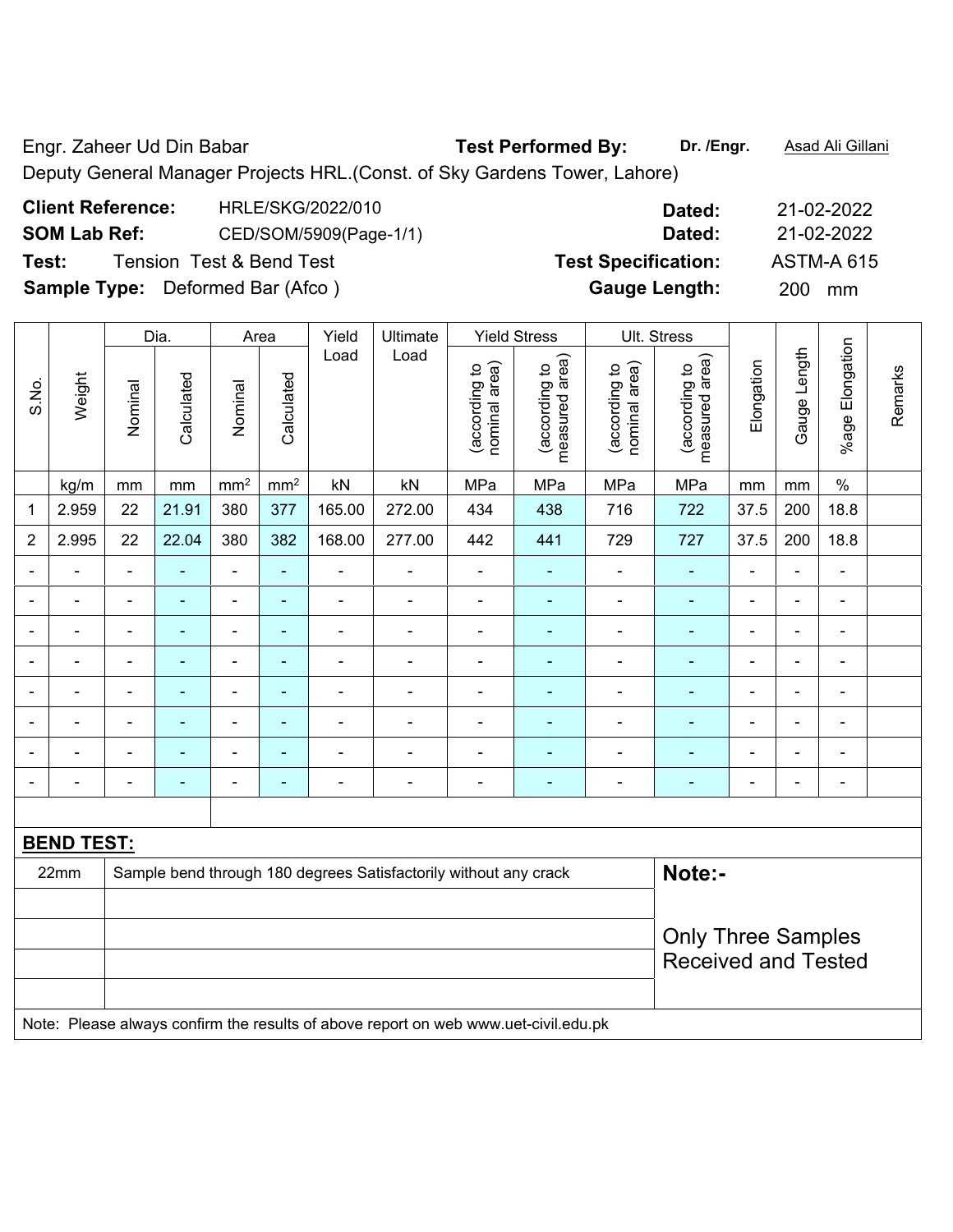Khalid Bashir **Test Performed By:** Dr. /Engr. **Asad Ali Gillani** Associated By: Dr. /Engr. **Asad Ali Gillani** 

Ittfaq Building Solution (Pvt.)Ltd.(Kohinoor Textile Mill Raiwind,LHR.(Weaving Unit Extension))

| <b>Client Reference:</b>         | <b>IBS/KTML/ST 01</b>               | Dated:                     | 21-02-2022        |
|----------------------------------|-------------------------------------|----------------------------|-------------------|
| <b>SOM Lab Ref:</b>              | CED/SOM/5913(Page-1/1)              | Dated:                     | 21-02-2022        |
| Test:                            | <b>Tension Test &amp; Bend Test</b> | <b>Test Specification:</b> | <b>ASTM-A 615</b> |
| <b>Sample Type:</b> Deformed Bar |                                     | <b>Gauge Length:</b>       | 200<br>mm         |

|       |                   |                | Dia.                                                             |                          | Area                     | Yield          | Ultimate                                                         |                                | <b>Yield Stress</b>             |                                | Ult. Stress                     |                |                |                 |         |
|-------|-------------------|----------------|------------------------------------------------------------------|--------------------------|--------------------------|----------------|------------------------------------------------------------------|--------------------------------|---------------------------------|--------------------------------|---------------------------------|----------------|----------------|-----------------|---------|
| S.No. | Weight            | Nominal        | Calculated                                                       | Nominal                  | Calculated               | Load           | Load                                                             | nominal area)<br>(according to | measured area)<br>(according to | nominal area)<br>(according to | measured area)<br>(according to | Elongation     | Gauge Length   | %age Elongation | Remarks |
|       | kg/m              | mm             | mm                                                               | mm <sup>2</sup>          | mm <sup>2</sup>          | kN             | kN                                                               | MPa                            | MPa                             | MPa                            | MPa                             | mm             | mm             | $\%$            |         |
| 1     | 2.450             | 20             | 19.93                                                            | 314                      | 312                      | 186.00         | 235.70                                                           | 592                            | 597                             | 750                            | 756                             | 25.0           | 200            | 12.5            |         |
| 2     | 2.447             | 20             | 19.92                                                            | 314                      | 312                      | 171.20         | 223.50                                                           | 545                            | 550                             | 711                            | 717                             | 25.0           | 200            | 12.5            |         |
| 3     | 0.902             | 12             | 12.10                                                            | 113                      | 115                      | 55.70          | 80.00                                                            | 492                            | 485                             | 707                            | 697                             | 30.0           | 200            | 15.0            |         |
| 4     | 0.890             | 12             | 12.02                                                            | 113                      | 113                      | 53.00          | 78.20                                                            | 469                            | 468                             | 691                            | 690                             | 35.0           | 200            | 17.5            |         |
|       |                   | $\blacksquare$ | $\blacksquare$                                                   | $\overline{\phantom{a}}$ | $\blacksquare$           | $\blacksquare$ | $\blacksquare$                                                   | $\overline{a}$                 | ٠                               | $\blacksquare$                 | $\blacksquare$                  | $\blacksquare$ | $\blacksquare$ | $\blacksquare$  |         |
|       |                   | $\blacksquare$ | ä,                                                               | $\blacksquare$           | $\blacksquare$           | $\blacksquare$ | $\blacksquare$                                                   | $\blacksquare$                 | ٠                               | $\blacksquare$                 | $\blacksquare$                  | $\blacksquare$ | $\blacksquare$ | $\blacksquare$  |         |
|       | ÷                 | $\blacksquare$ | $\blacksquare$                                                   | ÷,                       | $\blacksquare$           |                | $\blacksquare$                                                   | $\blacksquare$                 | $\blacksquare$                  | ÷,                             | ÷                               | $\blacksquare$ | $\blacksquare$ | $\blacksquare$  |         |
|       |                   | ۰              | ٠                                                                | $\blacksquare$           | $\blacksquare$           | $\blacksquare$ |                                                                  | $\blacksquare$                 | ۰                               | $\blacksquare$                 | ۰                               | $\blacksquare$ | $\blacksquare$ | $\blacksquare$  |         |
|       |                   |                | $\blacksquare$                                                   | $\blacksquare$           | ä,                       | $\blacksquare$ | $\blacksquare$                                                   | $\blacksquare$                 | ۰                               | $\blacksquare$                 | ÷,                              | $\blacksquare$ | $\blacksquare$ | $\blacksquare$  |         |
|       |                   |                |                                                                  | ۰                        | $\overline{\phantom{0}}$ |                | $\blacksquare$                                                   | $\overline{a}$                 | ÷                               | ۰                              |                                 | $\blacksquare$ | $\blacksquare$ | $\blacksquare$  |         |
|       |                   |                |                                                                  |                          |                          |                |                                                                  |                                |                                 |                                |                                 |                |                |                 |         |
|       | <b>BEND TEST:</b> |                |                                                                  |                          |                          |                |                                                                  |                                |                                 |                                |                                 |                |                |                 |         |
|       | 20mm              |                |                                                                  |                          |                          |                | Sample bend through 180 degrees Satisfactorily without any crack |                                |                                 |                                | Note:-                          |                |                |                 |         |
|       | 12mm              |                | Sample bend through 180 degrees Satisfactorily without any crack |                          |                          |                |                                                                  |                                |                                 |                                |                                 |                |                |                 |         |
|       |                   |                |                                                                  |                          |                          |                |                                                                  |                                |                                 |                                | <b>Only Six Samples</b>         |                |                |                 |         |
|       |                   |                |                                                                  |                          |                          |                |                                                                  |                                |                                 |                                | <b>Received and Tested</b>      |                |                |                 |         |
|       |                   |                |                                                                  |                          |                          |                |                                                                  |                                |                                 |                                |                                 |                |                |                 |         |

Note: Please always confirm the results of above report on web www.uet-civil.edu.pk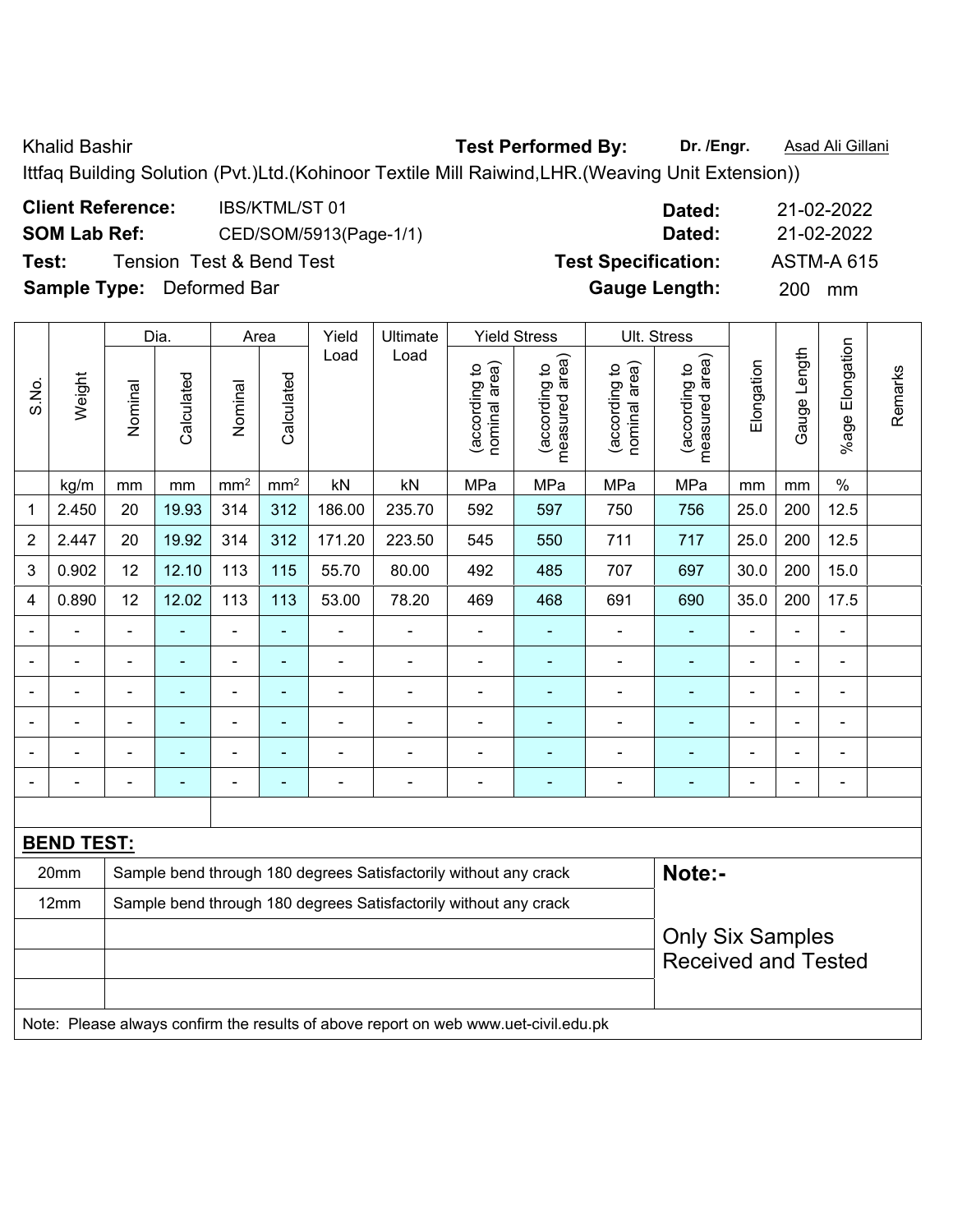Hamid Ali **Test Performed By: Dr. /Engr.** S Asad Ali Gillani

RE Nespak (Dualization Of Rd From Karam Dad Qureshi To Qasba Gujrat L12Km In Muzaffargarh)

# **Client Reference:** SA-467C/HA/01/10

**Dated:** 07-02-2022 **Dated:** 21-02-2022

**Test:** Tension Test & Bend Test **Test Specification:** ASTM-A-615 **Gauge Length:** 8 inch **Sample Type:** Deformed Bar (FF Steel)

| <b>SOM Lab</b> | 5905 (Page- |
|----------------|-------------|
| Ref:           | 1/2)        |
| Dated:         | 21-02-2022  |
|                |             |

|                          |                   | Dia.                    |                        | Area                     | Yield                    | Ultimate       |                                                                                     | <b>Yield Stress</b>            |                                 | Ult. Stress                    |                                 |                          |                          |                      |         |
|--------------------------|-------------------|-------------------------|------------------------|--------------------------|--------------------------|----------------|-------------------------------------------------------------------------------------|--------------------------------|---------------------------------|--------------------------------|---------------------------------|--------------------------|--------------------------|----------------------|---------|
| S.No.                    | Weight            | Nominal                 | Calculated             | Nominal                  | Calculated               | Load           | Load                                                                                | nominal area)<br>(according to | (according to<br>measured area) | nominal area)<br>(according to | (according to<br>measured area) | Elongation               | Gauge Length             | Elongation<br>%age I | Remarks |
|                          | lb/ft             | $\#$                    | in                     | in <sup>2</sup>          | in <sup>2</sup>          | Tons           | Tons                                                                                | psi                            | psi                             | psi                            | psi                             | in                       | in                       | $\%$                 |         |
| 1                        | 2.704             | 8                       | 1.006                  | 0.79                     | 0.795                    | 24.67          | 35.78                                                                               | 68870                          | 68440                           | 99890                          | 99260                           | 1.50                     | 8.0                      | 18.8                 |         |
| $\overline{2}$           | 1.532             | 6                       | 0.757                  | 0.44                     | 0.450                    | 15.26          | 20.41                                                                               | 76490                          | 74790                           | 102290                         | 100020                          | 1.20                     | 8.0                      | 15.0                 |         |
| $\overline{\phantom{a}}$ | $\blacksquare$    | $\blacksquare$          | $\blacksquare$         | $\blacksquare$           | ٠                        | $\blacksquare$ | $\overline{\phantom{a}}$                                                            | $\blacksquare$                 | $\qquad \qquad \blacksquare$    | $\blacksquare$                 | $\blacksquare$                  | $\overline{\phantom{a}}$ | $\blacksquare$           | $\blacksquare$       |         |
| ÷                        | $\blacksquare$    | $\blacksquare$          | ä,                     | $\blacksquare$           | ٠                        | $\blacksquare$ | $\blacksquare$                                                                      | $\blacksquare$                 | ٠                               | $\blacksquare$                 | ٠                               | ÷                        | $\blacksquare$           | $\blacksquare$       |         |
| $\blacksquare$           | $\blacksquare$    | $\blacksquare$          | ÷                      | ÷,                       | ÷                        | $\blacksquare$ | $\blacksquare$                                                                      | $\blacksquare$                 | $\blacksquare$                  | $\blacksquare$                 | $\blacksquare$                  | $\blacksquare$           | $\blacksquare$           | $\blacksquare$       |         |
|                          |                   | $\blacksquare$          |                        | ÷                        | ÷                        | ÷              | $\blacksquare$                                                                      | $\blacksquare$                 | ۰                               | $\blacksquare$                 | ۰                               |                          | ä,                       | $\blacksquare$       |         |
|                          |                   |                         | $\overline{a}$         | ۰                        |                          | -              |                                                                                     | $\qquad \qquad \blacksquare$   | ۰                               | $\blacksquare$                 | ۰                               |                          | $\blacksquare$           | $\blacksquare$       |         |
| $\blacksquare$           |                   | $\blacksquare$          | $\blacksquare$         | $\blacksquare$           | $\overline{\phantom{a}}$ | $\blacksquare$ | $\blacksquare$                                                                      | $\blacksquare$                 | $\blacksquare$                  | $\blacksquare$                 | $\blacksquare$                  | $\blacksquare$           | $\blacksquare$           | $\blacksquare$       |         |
| ۰                        |                   | $\blacksquare$          |                        | ۰                        | ÷                        |                | ٠                                                                                   | $\qquad \qquad \blacksquare$   | $\overline{\phantom{0}}$        |                                | $\overline{\phantom{0}}$        | $\overline{\phantom{0}}$ |                          | $\blacksquare$       |         |
| $\overline{\phantom{a}}$ |                   | $\blacksquare$          | $\blacksquare$         | $\overline{\phantom{a}}$ | ÷                        | $\blacksquare$ | $\overline{\phantom{a}}$                                                            | $\blacksquare$                 | ۰                               | $\overline{\phantom{a}}$       | ۰                               | $\overline{\phantom{a}}$ | $\overline{\phantom{a}}$ | $\blacksquare$       |         |
|                          |                   |                         |                        |                          |                          |                |                                                                                     |                                |                                 |                                |                                 |                          |                          |                      |         |
|                          | <b>BEND TEST:</b> |                         |                        |                          |                          |                |                                                                                     |                                |                                 |                                |                                 |                          |                          |                      |         |
|                          |                   |                         | No Bend test performed |                          |                          |                |                                                                                     |                                |                                 |                                | Note:-                          |                          |                          |                      |         |
|                          |                   |                         |                        |                          |                          |                |                                                                                     |                                |                                 |                                |                                 |                          |                          |                      |         |
|                          |                   | <b>Only Two Samples</b> |                        |                          |                          |                |                                                                                     |                                |                                 |                                |                                 |                          |                          |                      |         |
|                          |                   |                         |                        |                          |                          |                |                                                                                     |                                |                                 |                                | <b>Received and Tested</b>      |                          |                          |                      |         |
|                          |                   |                         |                        |                          |                          |                |                                                                                     |                                |                                 |                                |                                 |                          |                          |                      |         |
|                          |                   |                         |                        |                          |                          |                | Note: Please always confirm the results of above report on web www.uet-civil.edu.pk |                                |                                 |                                |                                 |                          |                          |                      |         |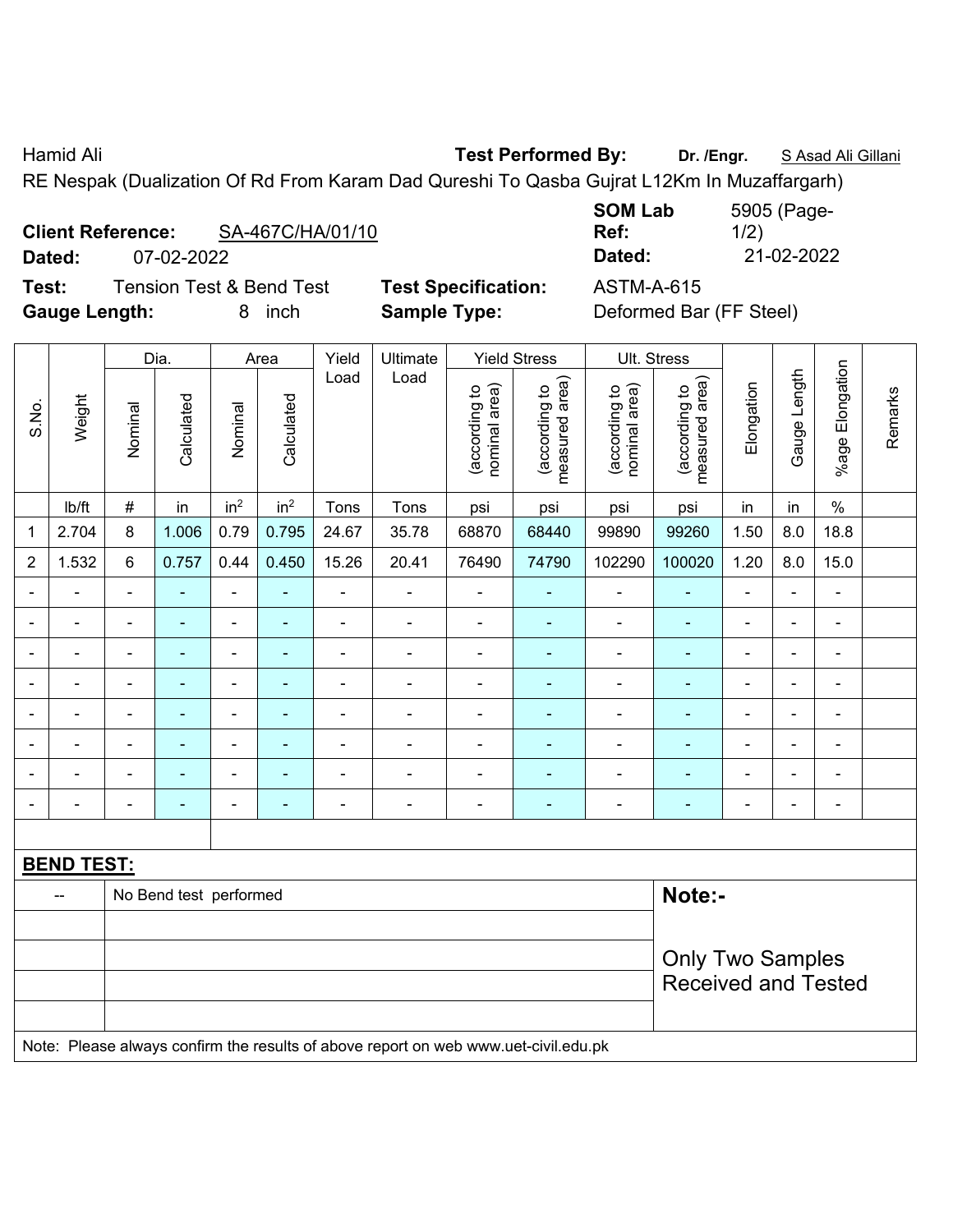Hamid Ali **Test Performed By: Dr. /Engr.** S Asad Ali Gillani

RE Nespak (Dualization Of Rd From Karam Dad Qureshi To Qasba Gujrat L12Km In Muzaffargarh)

## **Client Reference:** SA-467C/HA/01/06 **Dated:** 26-01-2022

**Gauge Length:** 8 inch **Sample Type:** Deformed Bar (FF Steel)

**Test:** Tension Test & Bend Test **Test Specification:** ASTM-A-615

| <b>SOM Lab</b> | 5905 (Page- |
|----------------|-------------|
| Ref:           | 2/2)        |
| Dated:         | 21-02-2022  |
|                |             |

|                          |                   |                | Dia.                   |                          | Area            | Yield                    | Ultimate                                                                            |                                | <b>Yield Stress</b>             | Ult. Stress                    |                                 |                          |                |                          |         |
|--------------------------|-------------------|----------------|------------------------|--------------------------|-----------------|--------------------------|-------------------------------------------------------------------------------------|--------------------------------|---------------------------------|--------------------------------|---------------------------------|--------------------------|----------------|--------------------------|---------|
| S.No.                    | Weight            | Nominal        | Calculated             | Nominal                  | Calculated      | Load                     | Load                                                                                | (according to<br>nominal area) | (according to<br>measured area) | (according to<br>nominal area) | measured area)<br>(according to | Elongation               | Gauge Length   | %age Elongation          | Remarks |
|                          | lb/ft             | $\#$           | in                     | in <sup>2</sup>          | in <sup>2</sup> | Tons                     | Tons                                                                                | psi                            | psi                             | psi                            | psi                             | in                       | in             | $\frac{0}{0}$            |         |
| $\mathbf 1$              | 0.670             | $\overline{4}$ | 0.501                  | 0.20                     | 0.197           | 6.47                     | 8.48                                                                                | 71380                          | 72470                           | 93530                          | 94950                           | 1.10                     | 8.0            | 13.8                     |         |
| $\blacksquare$           |                   | $\blacksquare$ |                        | $\blacksquare$           | ÷               | $\blacksquare$           | $\blacksquare$                                                                      | $\blacksquare$                 |                                 | ä,                             | ÷,                              |                          | ä,             | $\blacksquare$           |         |
| $\overline{\phantom{a}}$ |                   |                |                        |                          |                 |                          |                                                                                     |                                |                                 |                                | $\blacksquare$                  |                          | ä,             | $\blacksquare$           |         |
| $\overline{\phantom{0}}$ |                   |                |                        | ٠                        | ۰               | $\blacksquare$           | $\blacksquare$                                                                      | $\blacksquare$                 | ۰                               | ۰                              | $\blacksquare$                  | ٠                        |                | $\blacksquare$           |         |
| $\blacksquare$           | ÷,                | $\blacksquare$ |                        | $\overline{\phantom{a}}$ | ٠               | $\blacksquare$           | $\overline{\phantom{0}}$                                                            | $\overline{\phantom{a}}$       | ۰                               | $\blacksquare$                 | $\blacksquare$                  | $\blacksquare$           | -              | $\overline{\phantom{a}}$ |         |
| $\blacksquare$           | ÷                 |                |                        | $\blacksquare$           | ÷               | $\blacksquare$           | $\overline{a}$                                                                      | $\blacksquare$                 |                                 | Ĭ.                             | ÷,                              | ÷                        | ÷,             | $\overline{\phantom{a}}$ |         |
| $\blacksquare$           | ÷                 |                | $\blacksquare$         | $\blacksquare$           | ä,              | $\overline{\phantom{a}}$ | $\blacksquare$                                                                      | $\overline{\phantom{a}}$       | ۰                               | ä,                             | $\blacksquare$                  | $\overline{\phantom{a}}$ | ä,             | $\blacksquare$           |         |
| $\overline{\phantom{a}}$ |                   |                |                        |                          |                 |                          |                                                                                     |                                |                                 |                                |                                 |                          | $\overline{a}$ | ٠                        |         |
| $\overline{\phantom{a}}$ |                   |                |                        |                          |                 |                          |                                                                                     |                                |                                 |                                | $\overline{\phantom{a}}$        |                          | ۳              | $\blacksquare$           |         |
| $\blacksquare$           | Ē,                | $\blacksquare$ |                        | ä,                       |                 | $\blacksquare$           | $\blacksquare$                                                                      | $\blacksquare$                 |                                 | $\blacksquare$                 | $\blacksquare$                  | ä,                       | ÷              | $\overline{\phantom{a}}$ |         |
|                          |                   |                |                        |                          |                 |                          |                                                                                     |                                |                                 |                                |                                 |                          |                |                          |         |
|                          | <b>BEND TEST:</b> |                |                        |                          |                 |                          |                                                                                     |                                |                                 |                                |                                 |                          |                |                          |         |
|                          |                   |                | No Bend test performed |                          |                 |                          |                                                                                     |                                |                                 |                                | Note:-                          |                          |                |                          |         |
|                          |                   |                |                        |                          |                 |                          |                                                                                     |                                |                                 |                                |                                 |                          |                |                          |         |
|                          |                   |                |                        |                          |                 |                          |                                                                                     |                                |                                 |                                | <b>Only One Sample</b>          |                          |                |                          |         |
|                          |                   |                |                        |                          |                 |                          |                                                                                     |                                |                                 |                                | <b>Received and Tested</b>      |                          |                |                          |         |
|                          |                   |                |                        |                          |                 |                          |                                                                                     |                                |                                 |                                |                                 |                          |                |                          |         |
|                          |                   |                |                        |                          |                 |                          | Note: Please always confirm the results of above report on web www.uet-civil.edu.pk |                                |                                 |                                |                                 |                          |                |                          |         |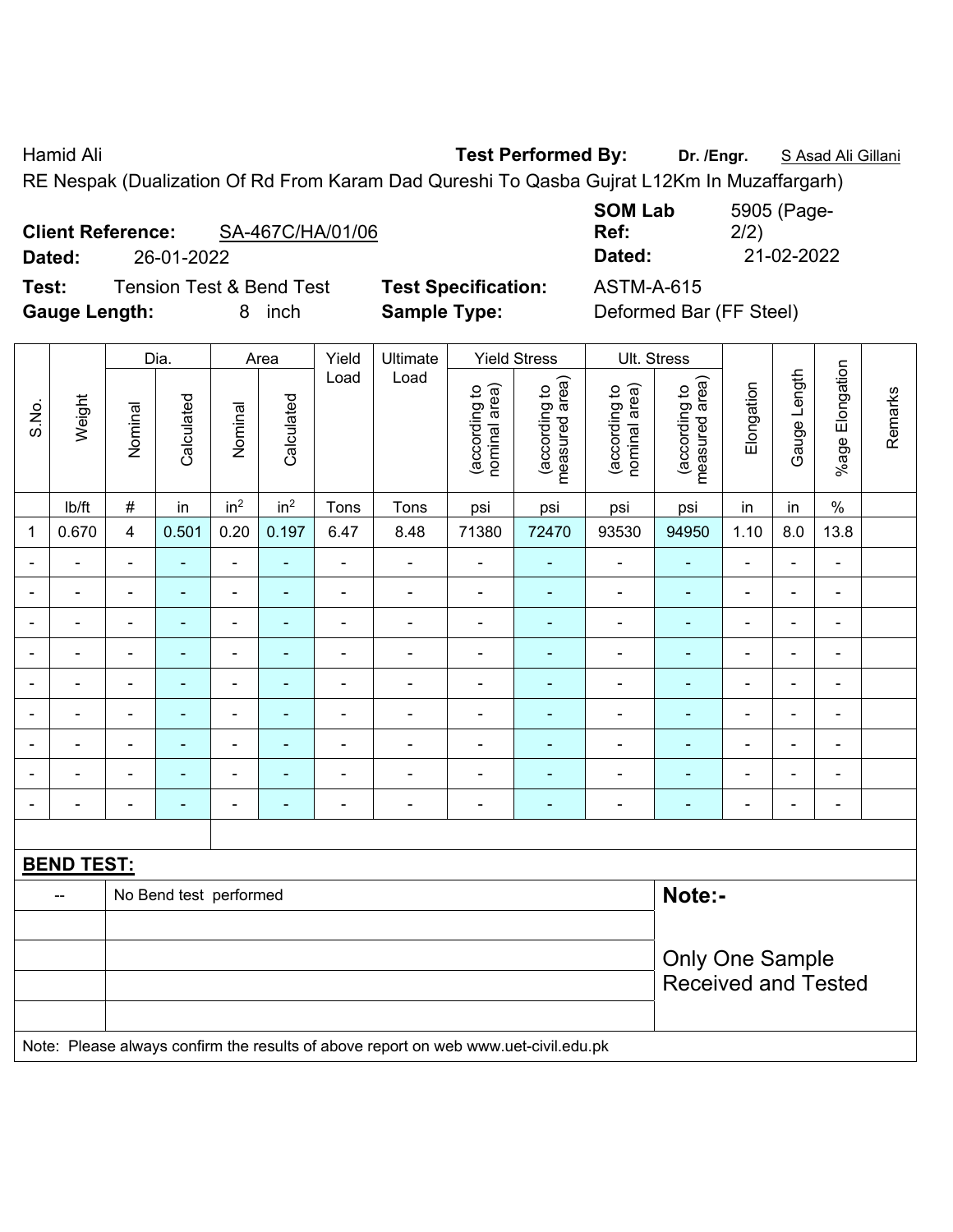Lahore.

## **Client Reference:** Nil

**Test:** Tension Test & Bend Test **Test Specification:** ASTM-A-615 **Gauge Length:** 8 inch **Sample Type:** Deformed Bar

|  | D |
|--|---|
|  |   |

|                |                   |                         | Dia.       |                              | Area            | Yield          | Ultimate                                                                            |                                | <b>Yield Stress</b>             |                                | Ult. Stress                     |                |                |                          |         |
|----------------|-------------------|-------------------------|------------|------------------------------|-----------------|----------------|-------------------------------------------------------------------------------------|--------------------------------|---------------------------------|--------------------------------|---------------------------------|----------------|----------------|--------------------------|---------|
| S.No.          | Weight            | Nominal                 | Calculated | Nominal                      | Calculated      | Load           | Load                                                                                | (according to<br>nominal area) | (according to<br>measured area) | nominal area)<br>(according to | measured area)<br>(according to | Elongation     | Gauge Length   | %age Elongation          | Remarks |
|                | lb/ft             | $\#$                    | in         | in <sup>2</sup>              | in <sup>2</sup> | Tons           | Tons                                                                                | psi                            | psi                             | psi                            | psi                             | in             | in             | $\%$                     |         |
| $\mathbf 1$    | 0.588             | $\overline{\mathbf{4}}$ | 0.469      | 0.20                         | 0.173           | 5.27           | 7.90                                                                                | 58120                          | 67190                           | 87120                          | 100710                          | 1.30           | 8.0            | 16.3                     |         |
| $\overline{2}$ | 0.607             | $\overline{4}$          | 0.476      | 0.20                         | 0.178           | 6.60           | 10.14                                                                               | 72730                          | 81720                           | 111850                         | 125670                          | 1.00           | 8.0            | 12.5                     |         |
|                |                   |                         |            |                              |                 | $\blacksquare$ |                                                                                     |                                |                                 | $\blacksquare$                 |                                 |                |                | $\blacksquare$           |         |
|                |                   | $\blacksquare$          | ä,         | $\qquad \qquad \blacksquare$ | ÷               | $\blacksquare$ | $\blacksquare$                                                                      | $\blacksquare$                 | ٠                               | $\blacksquare$                 | $\blacksquare$                  | ÷              | $\blacksquare$ | $\blacksquare$           |         |
|                |                   | $\blacksquare$          | ۰          | $\blacksquare$               | $\blacksquare$  | $\blacksquare$ | $\blacksquare$                                                                      | $\blacksquare$                 | ۰                               | $\overline{\phantom{a}}$       | $\blacksquare$                  | $\blacksquare$ | $\blacksquare$ | $\blacksquare$           |         |
|                |                   | $\blacksquare$          | ٠          | ÷                            | $\blacksquare$  | $\blacksquare$ | $\blacksquare$                                                                      | $\blacksquare$                 | ۰                               | ÷                              | ÷                               | ÷              |                | $\overline{\phantom{a}}$ |         |
|                |                   |                         | ÷,         |                              | $\blacksquare$  | $\blacksquare$ |                                                                                     | $\blacksquare$                 | ۰                               | ÷                              | ä,                              | $\blacksquare$ |                | $\blacksquare$           |         |
|                |                   |                         | ۰          |                              |                 | $\blacksquare$ |                                                                                     |                                |                                 |                                |                                 |                |                | $\overline{a}$           |         |
|                |                   |                         |            |                              |                 | $\blacksquare$ |                                                                                     |                                | $\blacksquare$                  | $\blacksquare$                 | ۰                               |                |                | $\blacksquare$           |         |
|                | $\blacksquare$    | $\blacksquare$          | ۰          | $\blacksquare$               | ÷               | $\blacksquare$ | $\blacksquare$                                                                      | $\blacksquare$                 | $\blacksquare$                  | $\blacksquare$                 | $\blacksquare$                  | $\blacksquare$ | $\blacksquare$ | $\blacksquare$           |         |
|                |                   |                         |            |                              |                 |                |                                                                                     |                                |                                 |                                |                                 |                |                |                          |         |
|                | <b>BEND TEST:</b> |                         |            |                              |                 |                |                                                                                     |                                |                                 |                                |                                 |                |                |                          |         |
|                | #4                |                         |            |                              |                 |                | Sample bend through 180 degrees Satisfactorily without any crack                    |                                |                                 |                                | Note:-                          |                |                |                          |         |
|                |                   |                         |            |                              |                 |                |                                                                                     |                                |                                 |                                |                                 |                |                |                          |         |
|                |                   |                         |            |                              |                 |                | <b>Only Three Samples</b>                                                           |                                |                                 |                                |                                 |                |                |                          |         |
|                |                   |                         |            |                              |                 |                |                                                                                     |                                |                                 |                                | <b>Received and Tested</b>      |                |                |                          |         |
|                |                   |                         |            |                              |                 |                |                                                                                     |                                |                                 |                                |                                 |                |                |                          |         |
|                |                   |                         |            |                              |                 |                | Note: Please always confirm the results of above report on web www.uet-civil.edu.pk |                                |                                 |                                |                                 |                |                |                          |         |

**SOM Lab Ref:**  5906 (Page-1/1) **Dated:** 21-02-2022 **Dated:** 21-02-2022

M Abu Bakar **Test Performed By:** Dr. /Engr. **SAsad Ali Gillani** By: Dr. /Engr. **SAsad Ali Gillani**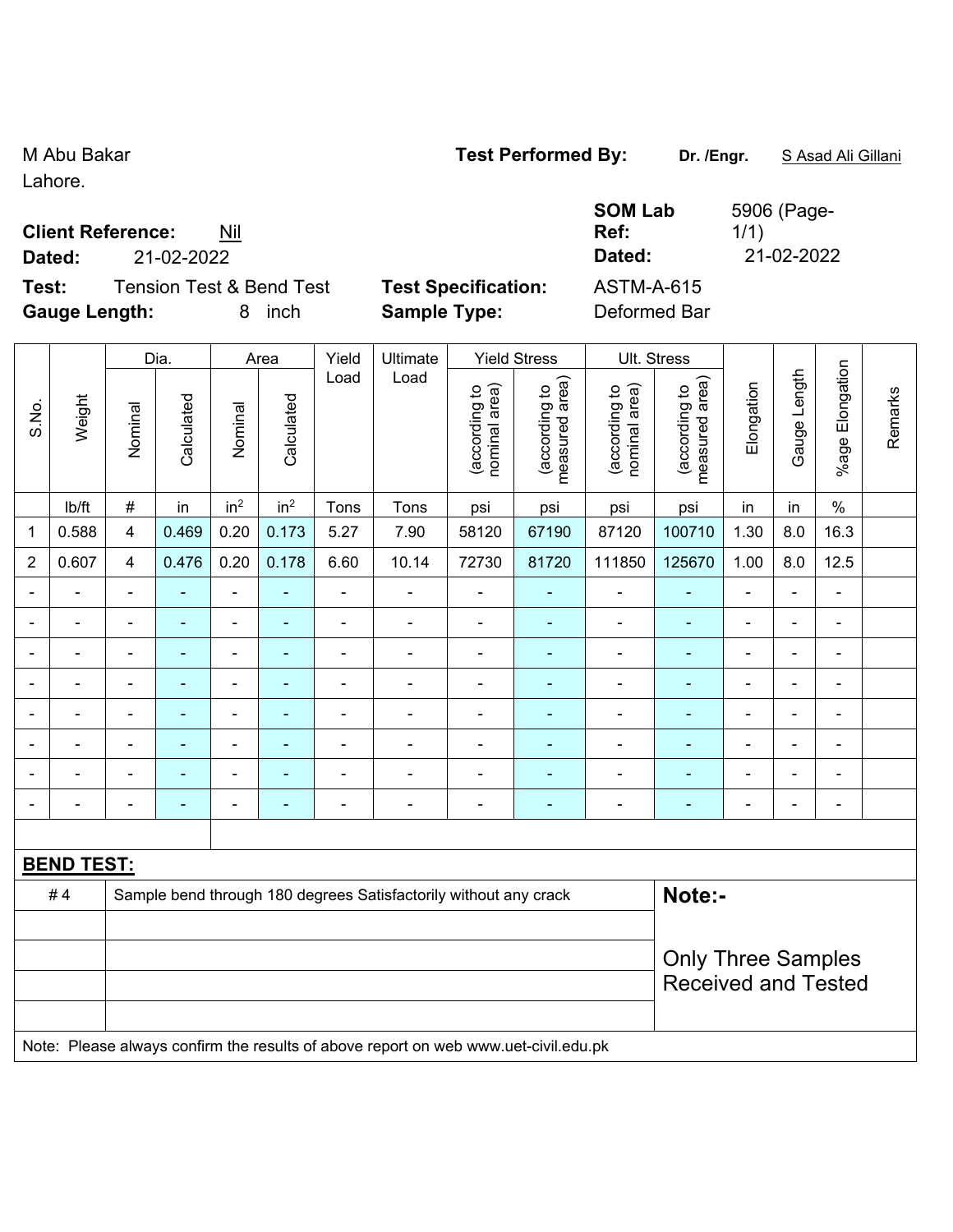Majeed Associate Pvt.Ltd **Test Performed By:** Dr. /Engr. **SAsad Ali Gillani** 

Project: Allied Bank Warehouse Pakpatan Rd Sahiwal)

## **Client Reference:** Nil

**Dated:** 21-02-2022 **Dated:** 21-02-2022

**Test:** Tension Test & Bend Test **Test Specification:** ASTM-A-615 **Gauge Length:** 8 inch **Sample Type:** Deformed Bar (Afco Steel)

| <b>SOM Lab</b> | 5907 (Page- |
|----------------|-------------|
| Ref:           | 1/1)        |
| Dated:         | 21-02-2022  |

|                                                                        |                   |      | Dia.    |                 | Area            | Yield      | Ultimate                                                                            |                | <b>Yield Stress</b>            |                                 | Ult. Stress                    |                                 |                |                          |                       |         |
|------------------------------------------------------------------------|-------------------|------|---------|-----------------|-----------------|------------|-------------------------------------------------------------------------------------|----------------|--------------------------------|---------------------------------|--------------------------------|---------------------------------|----------------|--------------------------|-----------------------|---------|
| S.No.                                                                  | Weight            |      | Nominal | Calculated      | Nominal         | Calculated | Load                                                                                | Load           | (according to<br>nominal area) | (according to<br>measured area) | (according to<br>nominal area) | measured area)<br>(according to | Elongation     | Gauge Length             | Elongation<br>$%$ age | Remarks |
|                                                                        | lb/ft             | $\#$ | in      | in <sup>2</sup> | in <sup>2</sup> | Tons       | Tons                                                                                | psi            | psi                            | psi                             | psi                            | in                              | in             | $\%$                     |                       |         |
| 1                                                                      | 2.656             | 8    | 0.997   | 0.79            | 0.781           | 25.10      | 32.44                                                                               | 70070          | 70870                          | 90550                           | 91600                          | 1.40                            | 8.0            | 17.5                     |                       |         |
| $\overline{2}$                                                         | 2.667             | 8    | 0.999   | 0.79            | 0.784           | 25.10      | 32.69                                                                               | 70070          | 70600                          | 91270                           | 91960                          | 1.30                            | 8.0            | 16.3                     |                       |         |
| 3                                                                      | 1.503             | 6    | 0.750   | 0.44            | 0.442           | 14.12      | 18.76                                                                               | 70770          | 70450                          | 94020                           | 93590                          | 1.40                            | 8.0            | 17.5                     |                       |         |
| 4                                                                      | 1.500             | 6    | 0.749   | 0.44            | 0.441           | 14.17      | 18.55                                                                               | 71020          | 70860                          | 92990                           | 92780                          | 1.50                            | 8.0            | 18.8                     |                       |         |
| 5                                                                      | 0.659             | 4    | 0.497   | 0.20            | 0.194           | 6.60       | 8.58                                                                                | 72730          | 74980                          | 94650                           | 97580                          | 1.10                            | 8.0            | 13.8                     |                       |         |
| 6                                                                      | 0.659             | 4    | 0.497   | 0.20            | 0.194           | 6.47       | 8.58                                                                                | 71380          | 73590                          | 94650                           | 97580                          | 1.00                            | 8.0            | 12.5                     |                       |         |
|                                                                        |                   |      |         | ÷,              |                 |            |                                                                                     | $\blacksquare$ |                                | ÷,                              |                                |                                 |                | ä,                       |                       |         |
|                                                                        |                   |      |         | ۰               |                 |            |                                                                                     |                |                                |                                 | $\blacksquare$                 |                                 |                | $\blacksquare$           |                       |         |
|                                                                        |                   |      |         | $\blacksquare$  |                 |            | $\blacksquare$                                                                      | $\blacksquare$ | ۰                              | L,                              | $\blacksquare$                 |                                 |                | $\blacksquare$           |                       |         |
|                                                                        |                   |      | ÷       | ÷,              | $\blacksquare$  | Ē,         | $\blacksquare$                                                                      | $\blacksquare$ | ÷                              | ÷                               | ÷,                             | $\blacksquare$                  | $\blacksquare$ | $\overline{\phantom{a}}$ |                       |         |
|                                                                        |                   |      |         |                 |                 |            |                                                                                     |                |                                |                                 |                                |                                 |                |                          |                       |         |
|                                                                        | <b>BEND TEST:</b> |      |         |                 |                 |            |                                                                                     |                |                                |                                 |                                |                                 |                |                          |                       |         |
|                                                                        | # 8               |      |         |                 |                 |            | Sample bend through 180 degrees Satisfactorily without any crack                    |                |                                |                                 | Note:-                         |                                 |                |                          |                       |         |
|                                                                        | #6                |      |         |                 |                 |            | Sample bend through 180 degrees Satisfactorily without any crack                    |                |                                |                                 |                                |                                 |                |                          |                       |         |
| #4<br>Sample bend through 180 degrees Satisfactorily without any crack |                   |      |         |                 |                 |            |                                                                                     |                |                                | <b>Only Nine Samples</b>        |                                |                                 |                |                          |                       |         |
|                                                                        |                   |      |         |                 |                 |            |                                                                                     |                |                                | <b>Received and Tested</b>      |                                |                                 |                |                          |                       |         |
|                                                                        |                   |      |         |                 |                 |            |                                                                                     |                |                                |                                 |                                |                                 |                |                          |                       |         |
|                                                                        |                   |      |         |                 |                 |            | Note: Please always confirm the results of above report on web www.uet-civil.edu.pk |                |                                |                                 |                                |                                 |                |                          |                       |         |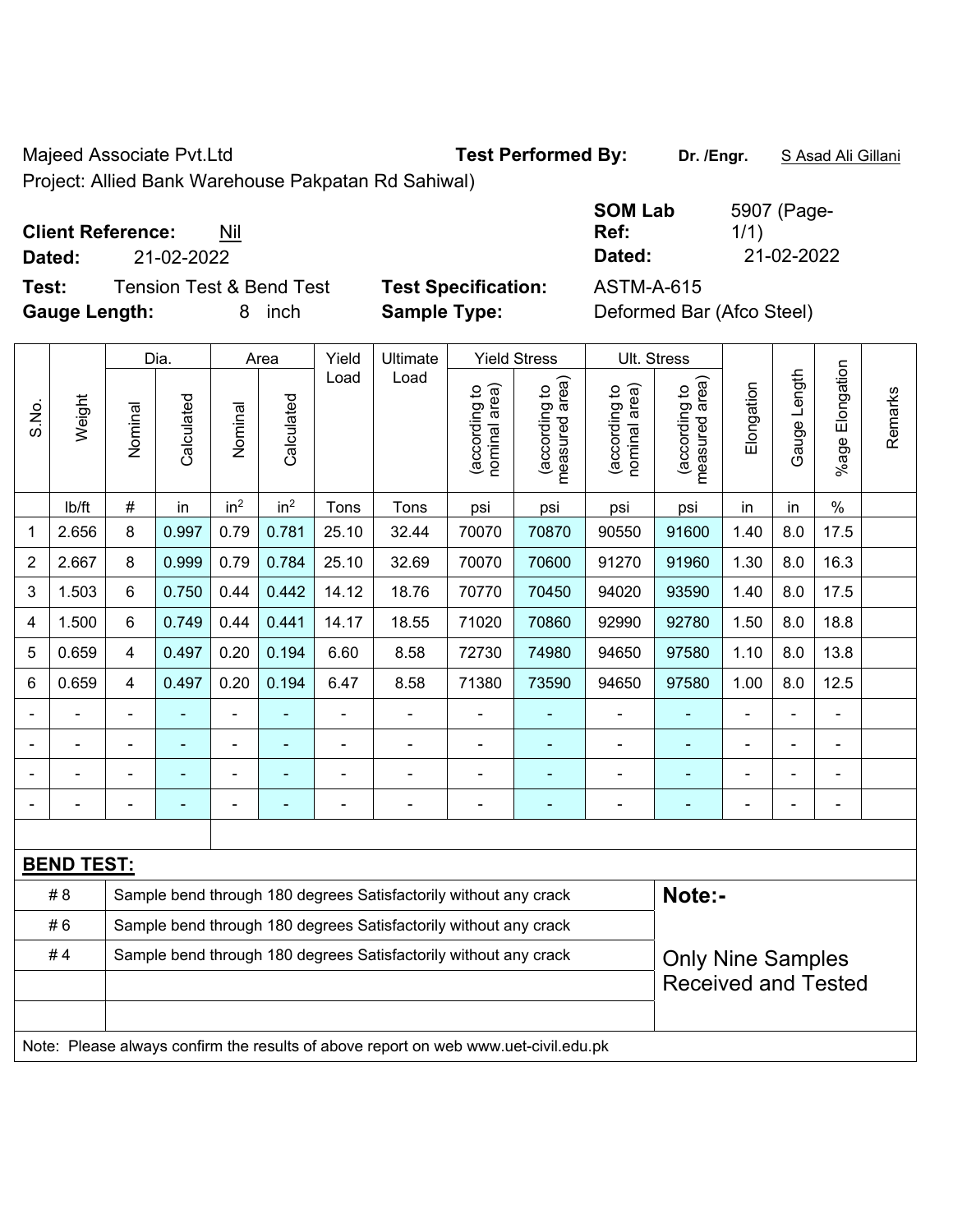Engr. Javed Asad **Test Performed By: Dr. /Engr.** S Asad Ali Gillani

CRE JIP Consultants.(Const.of Jalapur Irrigation Canal and Its System)(No.JIP/WkS/ICB/P2)

| <b>Client Reference:</b><br>Dated: | 18-02-2022 | JIPIC/TECH/P2/CRE/45                |                            | <b>SOM Lab</b><br>Ref:<br>Dated: | 5908 (Page-<br>1/1)<br>21-02-2022 |  |  |  |
|------------------------------------|------------|-------------------------------------|----------------------------|----------------------------------|-----------------------------------|--|--|--|
| Test:                              |            | <b>Tension Test &amp; Bend Test</b> | <b>Test Specification:</b> | ASTM-A-615<br>Deformed Bar (SGI  |                                   |  |  |  |
| <b>Gauge Length:</b>               |            | inch<br>x.                          | <b>Sample Type:</b>        | Steel)                           |                                   |  |  |  |

|                |                                                                                     |                                                | Dia.           |                 | Area                           | Yield                           | Ultimate                                                         |                                 | <b>Yield Stress</b> |              | Ult. Stress                |         |                |                |  |
|----------------|-------------------------------------------------------------------------------------|------------------------------------------------|----------------|-----------------|--------------------------------|---------------------------------|------------------------------------------------------------------|---------------------------------|---------------------|--------------|----------------------------|---------|----------------|----------------|--|
| S.No.          | Weight                                                                              | Calculated<br>Calculated<br>Nominal<br>Nominal | Load           | Load            | nominal area)<br>(according to | (according to<br>measured area) | nominal area)<br>(according to                                   | measured area)<br>(according to | Elongation          | Gauge Length | %age Elongation            | Remarks |                |                |  |
|                | lb/ft                                                                               | #                                              | in             | in <sup>2</sup> | in <sup>2</sup>                | Tons                            | Tons                                                             | psi                             | psi                 | psi          | psi                        | in      | in             | $\%$           |  |
| 1              | 1.659                                                                               | 6                                              | 0.788          | 0.44            | 0.488                          | 15.04                           | 22.29                                                            | 75370                           | 67950               | 111750       | 100750                     | 1.30    | 8.0            | 16.3           |  |
| $\overline{2}$ | 1.611                                                                               | 6                                              | 0.776          | 0.44            | 0.473                          | 13.99                           | 21.53                                                            | 70100                           | 65210               | 107910       | 100380                     | 1.40    | 8.0            | 17.5           |  |
| 3              | 1.073                                                                               | 5                                              | 0.633          | 0.31            | 0.315                          | 9.60                            | 14.39                                                            | 68320                           | 67230               | 102400       | 100780                     | 1.20    | 8.0            | 15.0           |  |
| 4              | 1.030                                                                               | 5                                              | 0.621          | 0.31            | 0.303                          | 9.09                            | 14.12                                                            | 64690                           | 66190               | 100440       | 102760                     | 1.20    | 8.0            | 15.0           |  |
| 5              | 0.634                                                                               | 4                                              | 0.487          | 0.20            | 0.186                          | 5.68                            | 8.46                                                             | 62610                           | 67330               | 93300        | 100320                     | 1.20    | 8.0            | 15.0           |  |
| 6              | 0.636                                                                               | 4                                              | 0.488          | 0.20            | 0.187                          | 5.78                            | 8.12                                                             | 63740                           | 68170               | 89590        | 95820                      | 1.30    | 8.0            | 16.3           |  |
|                |                                                                                     |                                                |                | $\blacksquare$  |                                |                                 |                                                                  |                                 |                     |              |                            |         |                |                |  |
|                |                                                                                     |                                                |                |                 |                                |                                 |                                                                  |                                 |                     |              |                            |         |                |                |  |
|                |                                                                                     |                                                | ۰              | $\blacksquare$  |                                |                                 |                                                                  |                                 | $\blacksquare$      | Ē,           | $\blacksquare$             |         |                | $\blacksquare$ |  |
| $\blacksquare$ |                                                                                     |                                                | $\blacksquare$ | $\blacksquare$  | ۰                              |                                 | $\blacksquare$                                                   | $\blacksquare$                  | $\blacksquare$      | ÷            |                            |         | $\blacksquare$ | $\blacksquare$ |  |
|                |                                                                                     |                                                |                |                 |                                |                                 |                                                                  |                                 |                     |              |                            |         |                |                |  |
|                | <b>BEND TEST:</b>                                                                   |                                                |                |                 |                                |                                 |                                                                  |                                 |                     |              |                            |         |                |                |  |
|                | #6                                                                                  |                                                |                |                 |                                |                                 | Sample bend through 180 degrees Satisfactorily without any crack |                                 |                     |              | Note:-                     |         |                |                |  |
|                | #5                                                                                  |                                                |                |                 |                                |                                 | Sample bend through 180 degrees Satisfactorily without any crack |                                 |                     |              |                            |         |                |                |  |
|                | #4<br>Sample bend through 180 degrees Satisfactorily without any crack              |                                                |                |                 |                                |                                 |                                                                  |                                 |                     |              | <b>Only Nine Samples</b>   |         |                |                |  |
|                |                                                                                     |                                                |                |                 |                                |                                 |                                                                  |                                 |                     |              | <b>Received and Tested</b> |         |                |                |  |
|                |                                                                                     |                                                |                |                 |                                |                                 |                                                                  |                                 |                     |              |                            |         |                |                |  |
|                | Note: Please always confirm the results of above report on web www.uet-civil.edu.pk |                                                |                |                 |                                |                                 |                                                                  |                                 |                     |              |                            |         |                |                |  |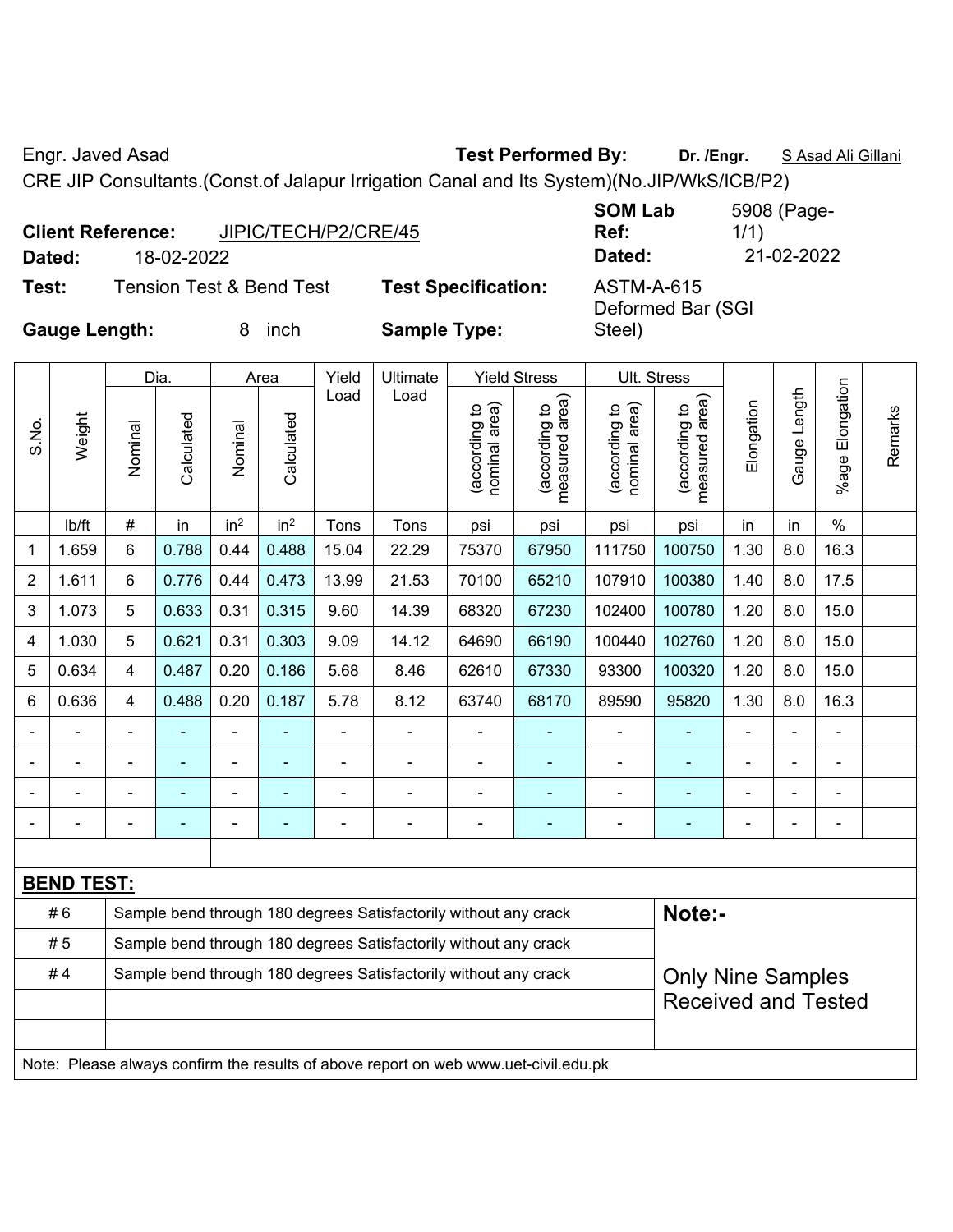Maj Adnan Khalid (R) **Test Performed By:** Dr. /Engr. **S. Asad Ali Gillani** Ali Gillani

Dy Dir MTL DHA Lhr,(Infra Structure Dev Works Of Sec-IV Block-Q DHA Ph-XI Rahbar (M/s DHA-C))

| <b>Client Reference:</b> | 408/241/32/Lab/53/29 |
|--------------------------|----------------------|
|                          |                      |

**Test:** Tension Test & Bend Test **Test Specification:** ASTM-A-615 **Gauge Length:** 8 inch **Sample Type:** Deformed Bar (Moiz Steel)

**SOM Lab Ref:**  5910 (Page-1/1) **Dated:** 21-02-2022 **Dated:** 21-02-2022

| Weight | Dia.            |                   | Area            |                 | Yield<br>Ultimate |                |                | <b>Yield Stress</b>            |                                                                                                                                                                                                                                                                              |                                |                                 |                |                |                                               |
|--------|-----------------|-------------------|-----------------|-----------------|-------------------|----------------|----------------|--------------------------------|------------------------------------------------------------------------------------------------------------------------------------------------------------------------------------------------------------------------------------------------------------------------------|--------------------------------|---------------------------------|----------------|----------------|-----------------------------------------------|
|        |                 | Nominal           | Calculated      | Nominal         | Calculated        | Load           | Load           | nominal area)<br>(according to | (according to<br>measured area)                                                                                                                                                                                                                                              | nominal area)<br>(according to | measured area)<br>(according to | Elongation     | Gauge Length   |                                               |
| lb/ft  | #               | in                | in <sup>2</sup> | in <sup>2</sup> | Tons              | Tons           | psi            | psi                            | psi                                                                                                                                                                                                                                                                          | psi                            | in                              | in             | $\%$           |                                               |
| 2.649  | 8               | 0.995             | 0.79            | 0.778           | 23.39             | 34.37          | 65310          | 66320                          | 95960                                                                                                                                                                                                                                                                        | 97440                          | 1.70                            | 8.0            | 21.3           |                                               |
| 2.648  | 8               | 0.995             | 0.79            | 0.778           | 23.45             | 34.32          | 65460          | 66470                          | 95820                                                                                                                                                                                                                                                                        | 97300                          | 1.50                            | 8.0            | 18.8           |                                               |
| 2.700  | 8               | 1.005             | 0.79            | 0.793           | 27.85             | 36.46          | 77750          | 77450                          | 101800                                                                                                                                                                                                                                                                       | 101410                         | 1.40                            | 8.0            | 17.5           |                                               |
| 2.693  | 8               | 1.004             | 0.79            | 0.791           | 27.83             | 36.41          | 77690          | 77590                          | 101650                                                                                                                                                                                                                                                                       | 101520                         | 1.40                            | 8.0            | 17.5           |                                               |
| 1.480  | $6\phantom{1}$  | 0.744             | 0.44            | 0.435           | 13.78             | 19.16          | 69080          | 69880                          | 96060                                                                                                                                                                                                                                                                        | 97160                          | 1.50                            | 8.0            | 18.8           |                                               |
| 1.475  | 6               | 0.743             | 0.44            | 0.433           | 13.83             | 19.27          | 69340          | 70460                          | 96570                                                                                                                                                                                                                                                                        | 98130                          | 1.60                            | 8.0            | 20.0           |                                               |
| 1.467  | 6               | 0.741             | 0.44            | 0.431           | 13.88             | 19.27          | 69590          | 71050                          | 96570                                                                                                                                                                                                                                                                        | 98590                          | 1.50                            | 8.0            | 18.8           |                                               |
| 1.473  | $6\phantom{1}$  | 0.743             | 0.44            | 0.433           | 13.32             | 18.96          | 66780          | 67860                          | 95040                                                                                                                                                                                                                                                                        | 96570                          | 1.50                            | 8.0            | 18.8           |                                               |
|        | $\blacksquare$  |                   | $\blacksquare$  | ä,              |                   |                | $\blacksquare$ |                                | ä,                                                                                                                                                                                                                                                                           |                                |                                 | $\blacksquare$ | $\blacksquare$ |                                               |
|        |                 |                   | Ē,              | ä,              | $\blacksquare$    | $\blacksquare$ | $\blacksquare$ |                                | $\blacksquare$                                                                                                                                                                                                                                                               |                                | -                               | $\blacksquare$ | ä,             |                                               |
|        |                 |                   |                 |                 |                   |                |                |                                |                                                                                                                                                                                                                                                                              |                                |                                 |                |                |                                               |
|        |                 |                   |                 |                 |                   |                |                |                                |                                                                                                                                                                                                                                                                              |                                |                                 |                |                |                                               |
|        |                 |                   |                 |                 |                   |                |                |                                |                                                                                                                                                                                                                                                                              | Note:-                         |                                 |                |                |                                               |
|        |                 |                   |                 |                 |                   |                |                |                                |                                                                                                                                                                                                                                                                              |                                |                                 |                |                |                                               |
| #6     |                 |                   |                 |                 |                   |                |                |                                |                                                                                                                                                                                                                                                                              |                                |                                 |                |                |                                               |
|        |                 |                   |                 |                 |                   |                |                |                                |                                                                                                                                                                                                                                                                              |                                | <b>Received and Tested</b>      |                |                |                                               |
|        |                 |                   |                 |                 |                   |                |                |                                |                                                                                                                                                                                                                                                                              |                                |                                 |                |                |                                               |
|        | #8<br># 8<br>#6 | <b>BEND TEST:</b> |                 |                 |                   |                |                |                                | Sample bend through 180 degrees Satisfactorily without any crack<br>Sample bend through 180 degrees Satisfactorily without any crack<br>Sample bend through 180 degrees Satisfactorily without any crack<br>Sample bend through 180 degrees Satisfactorily without any crack |                                | Ult. Stress                     |                |                | %age Elongation<br><b>Only Twelve Samples</b> |

Note: Please always confirm the results of above report on web www.uet-civil.edu.pk